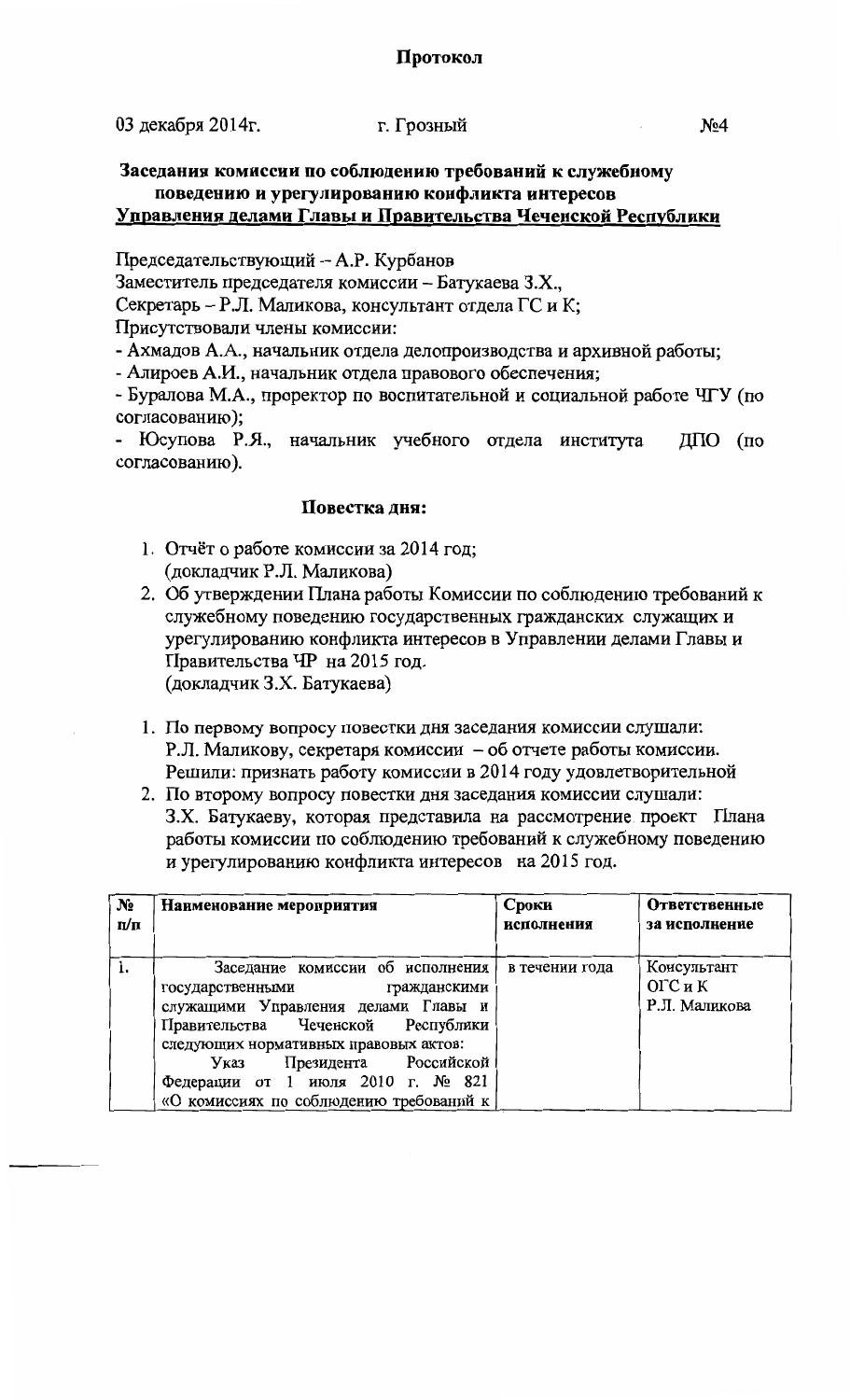|    | служебному<br>федеральных<br>поведению<br>государственных<br>служащих<br>и<br>урегулированию конфликта интересов»;                                                                                                                                                                                                                                                                                                                                                                                                                |                                                      |                                         |
|----|-----------------------------------------------------------------------------------------------------------------------------------------------------------------------------------------------------------------------------------------------------------------------------------------------------------------------------------------------------------------------------------------------------------------------------------------------------------------------------------------------------------------------------------|------------------------------------------------------|-----------------------------------------|
|    | Указ Президента РФ от 2 апреля 2013 г.<br>№ 309 «О мерах по реализации отдельных<br>Федерального<br>положений<br>«O<br>закона<br>противодействии коррупции»;                                                                                                                                                                                                                                                                                                                                                                      |                                                      |                                         |
|    | Указ Президента РФ от 2 апреля 2013 г.<br>№ 310 «О мерах по реализации отдельных<br>Федерального<br>положений<br>«O<br>закона<br>контроле за соответствием расходов лиц,<br>замещающих государственные должности, и<br>иных лиц их доходам»;                                                                                                                                                                                                                                                                                      |                                                      |                                         |
|    | Указ Главы Чеченской Республики от 5<br>$2012$ r.<br>N <sub>2</sub><br>121<br>июля<br>«Об<br>Плана<br>утверждении<br>мероприятий<br>органов исполнительной власти Чеченской<br>Республики по противодействию коррупции<br>в Чеченской республике на 2012-2013 годы»;                                                                                                                                                                                                                                                              |                                                      |                                         |
|    | Указ Главы Чеченской Республики от 24<br>2011<br>$N_2$<br>31<br>февраля<br>r.<br>«Об утверждении Положения о проверке<br>достоверности<br>сведений,<br>и<br>полноты<br>представляемых<br>гражданами,<br>претендующими на замещение должностей<br>гражданской<br>государственной<br>службы<br>Чеченской Республики, и государственными<br>Чеченской<br>гражданскими<br>служащими<br>Республики,<br>соблюдения<br>и<br>государственными<br>гражданскими<br>Чеченской Республики<br>служащими<br>требований к служебному поведению». |                                                      |                                         |
| 2. | Заседание комиссии по факту получения<br>информации о нарушении государственными<br>Чеченской<br>служащими<br>гражданскими<br>Республики,<br>замещающими должности в<br>Управлении делами Главы и Правительства<br>требований<br>Чеченской<br>Республики<br>К<br>служебному поведению                                                                                                                                                                                                                                             | мере<br>по<br>поступления<br>информации              | Консультант<br>ОГС и К<br>Р.Л. Маликова |
| 3. | Заседание комиссии по факту получения<br>информации о наличии у государственного<br>личной<br>служащего<br>гражданского<br>заинтересованности, которая может привести<br>к конфликту интересов                                                                                                                                                                                                                                                                                                                                    | мере<br>$\overline{10}$<br>поступления<br>информации | Консультант<br>ОГС и К<br>Р.Л. Маликова |
| 4. | Рассмотрение<br>вопросов<br>организации<br>соблюдению<br>деятельности комиссии по<br>требований<br>служебному<br>$\bf K$<br>поведению<br>государственных гражданских служащих и<br>урегулированию конфликта интересов (план<br>на квартал, итоги работы за квартал.).                                                                                                                                                                                                                                                             | 1 раз в квартал                                      | Начальник<br>ОГС и К<br>З.Х. Батукаева  |
| 5. | Рассмотрение<br>заседаниях<br>на                                                                                                                                                                                                                                                                                                                                                                                                                                                                                                  | комиссии   в течение года по   Консультант           |                                         |

 $\ddot{\phantom{a}}$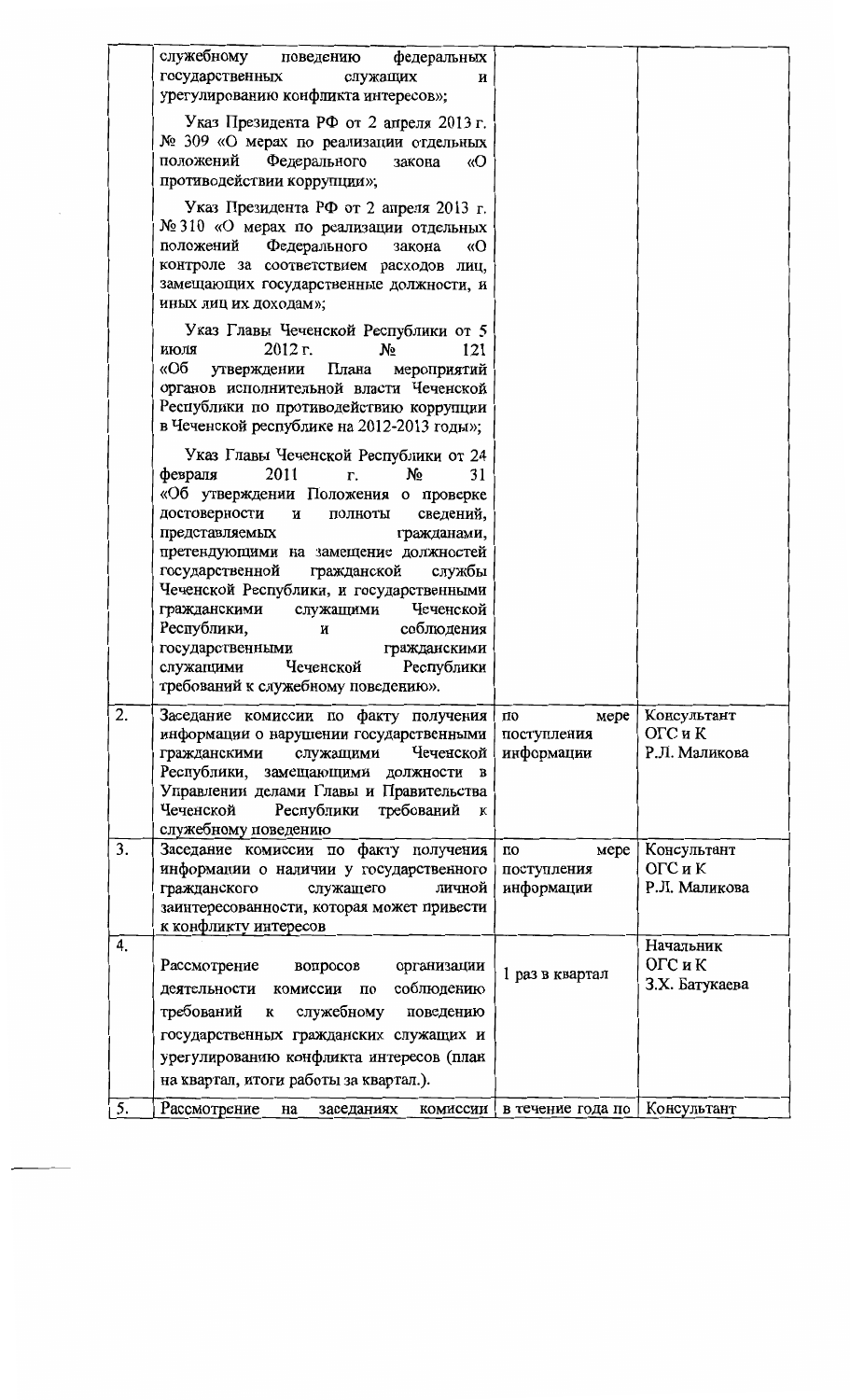|     | уведомлений государственных гражданских                                                                                                                                                                                                                                                                                                                                                                                                            | мере                                                               | ОГС и К                                 |
|-----|----------------------------------------------------------------------------------------------------------------------------------------------------------------------------------------------------------------------------------------------------------------------------------------------------------------------------------------------------------------------------------------------------------------------------------------------------|--------------------------------------------------------------------|-----------------------------------------|
|     | служащих о выполнении иной оплачиваемой<br>работы                                                                                                                                                                                                                                                                                                                                                                                                  | поступления                                                        | Р.Л. Маликова                           |
| 6.  | Проведение семинара с государственными<br>гражданскими служащими по теме: «О<br>порядке представления государственными<br>гражданскими служащими<br>Чеченской<br>Республики сведений о своих доходах,<br>расходах, об имуществе и обязательствах<br>имущественного характера и сведений о<br>доходах, расходах, об имуществе<br>и<br>обязательствах имущественного характера<br>членов своей семьи»                                                | Февраль-март                                                       | Начальник<br>ОГС и К<br>З.Х. Батукаева  |
| 7.  | Рассмотрение на заседании комиссии фактов<br>представленных<br>недостоверности<br>государственными гражданскими<br>служащими сведений о доходах,<br>об<br>имуществе и обязательствах имущественного<br>характера                                                                                                                                                                                                                                   | весь период<br>по<br>мере<br>поступления<br>обращений              | Консультант<br>ОГС и К<br>Р.Л. Маликова |
| 8.  | Рассмотрение<br>вопросов организации<br>и<br>противодействия<br>плана<br>исполнения<br>мер,<br>реализации<br>коррупции,<br>предусмотренных Федеральным законом от<br>25.12.2008 № 273-ФЗ «О противодействии<br>функций<br>коррупции»,<br>выполнения<br>служб<br>подразделений кадровых<br>по<br>профилактике коррупционных и иных<br>(должностных<br>правонарушений<br>лиц,<br>ответственных за эту работу).                                       | 1 раз в квартал                                                    | Начальник<br>ОГС и К<br>З.Х. Батукаева  |
| 9.  | Рассмотрение<br>на<br>заседании<br>комиссии<br>обращений бывших гражданских служащих о<br>заключения<br>трудового<br>намерении<br>или<br>гражданско-правового<br>договора<br>после<br>увольнения с государственной гражданской<br>службы Чеченской Республики                                                                                                                                                                                      | весь период<br>$\overline{10}$<br>мере<br>поступления<br>обращений | Консультант<br>ОГС и К<br>Р.Л. Маликова |
| 10. | сайте<br>официальном<br>Размещение<br>на<br>Управления делами Главы и Правительства<br>Чеченской Республики<br>информации<br>$\mathbf{o}$<br>Положение<br>изменениях<br>вносимых<br>$\mathbf{B}$<br>O<br>соблюдению требований<br>комиссии по<br>К<br>поведению государственных<br>служебному<br>гражданских служащих и урегулированию<br>конфликта интересов, а также об изменениях<br>составе данной комиссии в связи со<br>штатными изменениями | в течение года по<br>мере<br>необходимости                         | Начальник<br>ОГС и К<br>З.Х. Батукаева  |
| 11. | сайте<br>официальном<br>Размещение<br>на<br>Управления делами Главы и Правительства<br>Чеченской Республики<br>информации о<br>результатах заседания комиссий                                                                                                                                                                                                                                                                                      | в течение года                                                     | Начальник<br>ОГС и К<br>З.Х. Батукаева  |
| 12. | Заслушивание руководителей структурных<br>служебного<br>подразделений о<br>состоянии<br>гражданских<br>поведения<br>государственных                                                                                                                                                                                                                                                                                                                | в течение года по<br>мере<br>необходимости                         | Начальник<br>ОГС и К<br>З.Х. Батукаева  |